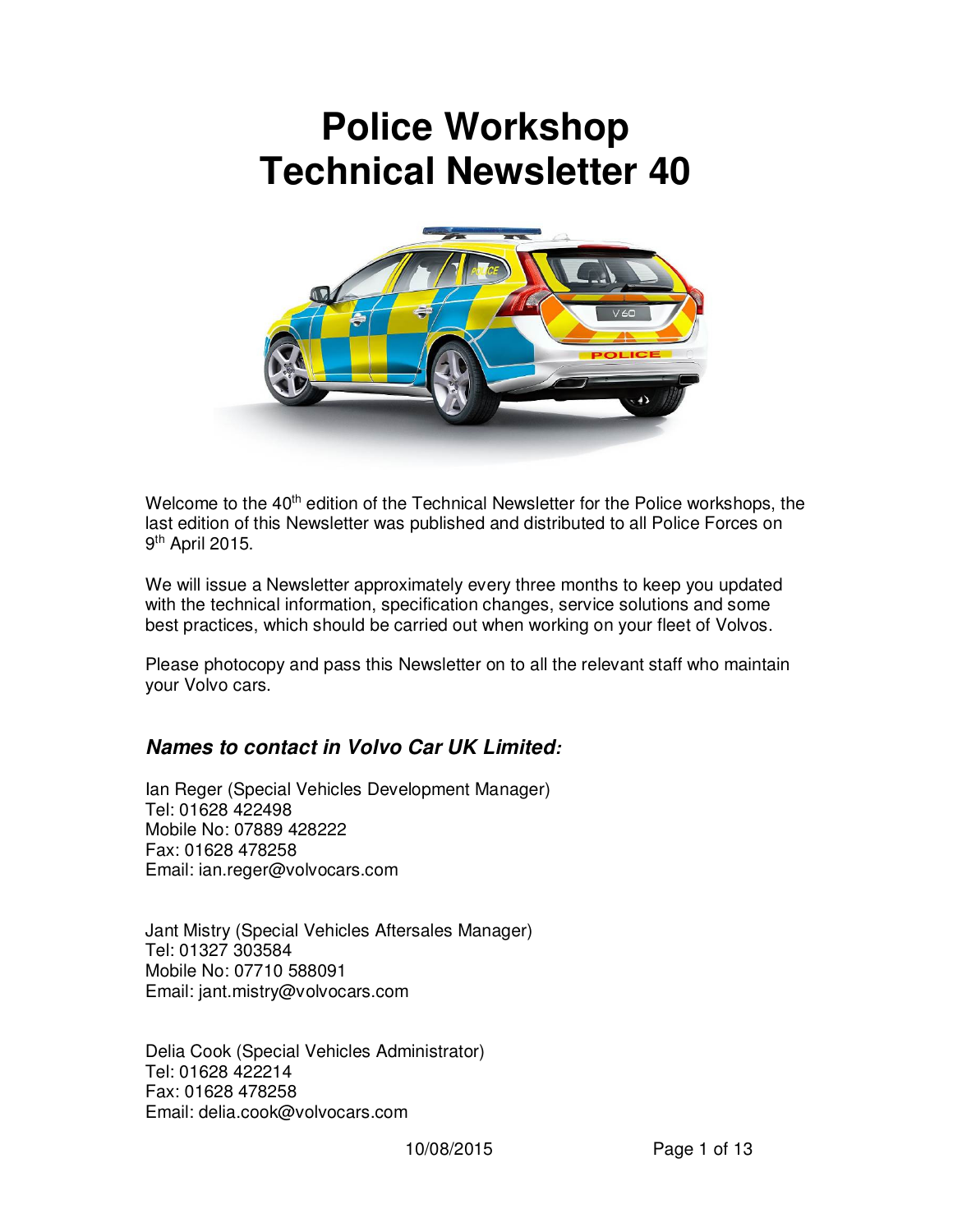## *Technical Information*

#### *New version electronic oil level checking system on Drive-E 4 cylinder engines from MY16- models*

We have introduced a new version electronic engine oil level checking system on our new Drive-E 4-cylinder Petrol and Diesel variants models from MY16- models. These new engines do not have a service dipstick fitted compared to the previous 5 cylinder engines and the checking procedure is different to the previous version that you are accustomed to.

With this new version you do not need to take action with respect to engine oil level before a text message is displayed on Driver Information Module (DIM) – i.e. only top-up the oil level if text message states "oil level low".

There are two versions of the DIM's – analogue and digital – see illustration below of the types of display you will expect to see depending on DIM version.



The oil level is checked using the electronic oil level gauge with the thumbwheel on the indicator stalk.

The car must be parked on a flat level ground and engine switched off for at least a minimum of 10 minutes.

If the oil level needs to be checked then it should be carried out in accordance with the sequence on page 3.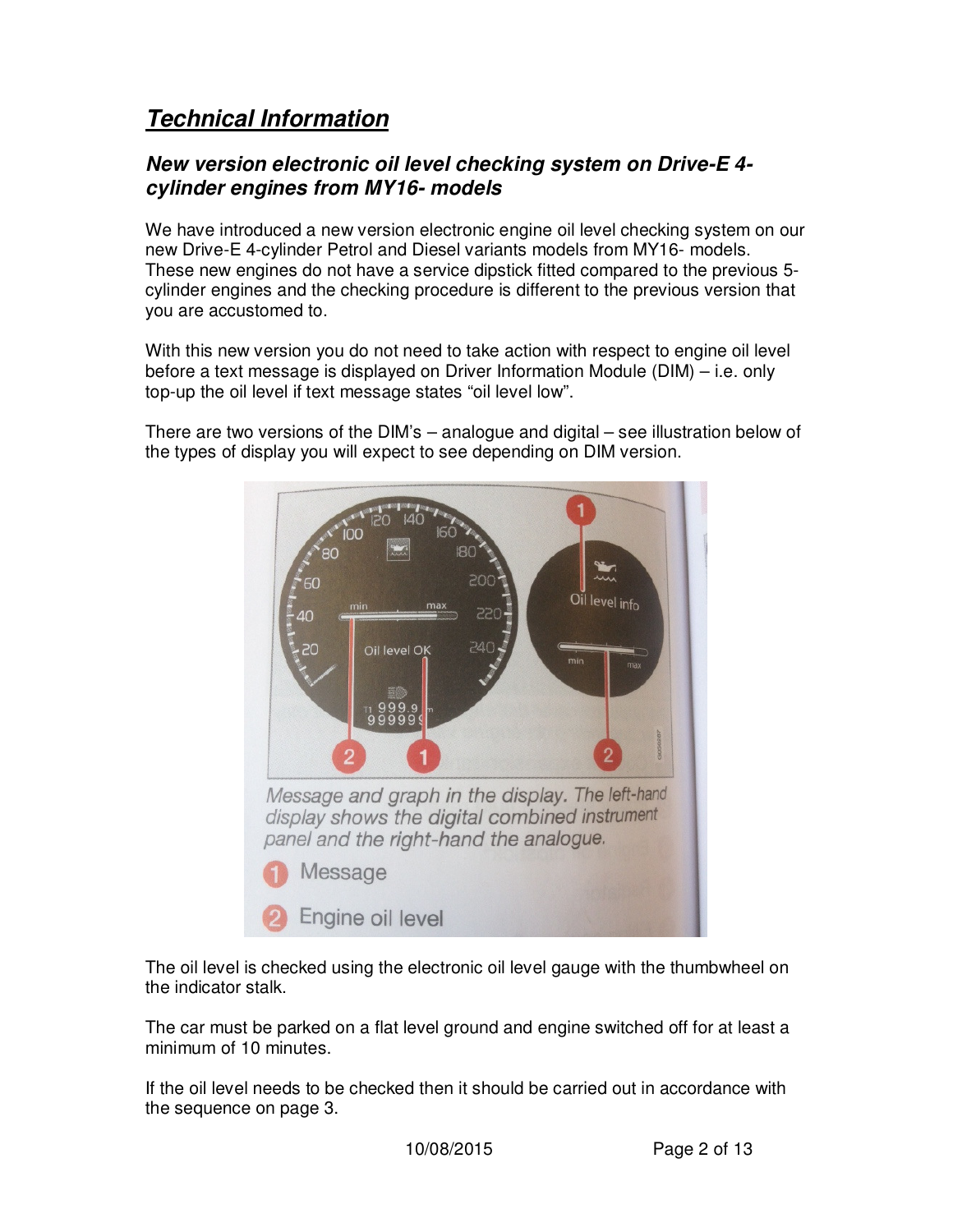- 1. Switch ignition on (position II).
- 2. Press OK button at the end of the indicator stalk.
- 3. Rotate the thumbwheel on the indicator stalk and select "Oil level". Press OK button on the end of indicator stalk.
- 4. You will see information displayed about the engine oil level.
- 5. Please only fill with the volume specified. If notified with text message "Low oil level", only top-up 0.25 litre at a time and check the oil level each time. **DO NOT OVERFILL.**
- 6. The oil level will adjust according to amount of oil topped-up. Please allow approximately 10 minutes for oil to settle in the sump in-between top-ups.

**Note:** this new version oil level adjusts according to the amount filled or topped-up.

**Note:** If text message "Oil service required" is shown, visit to a workshop is necessary, as the oil level may be too high.

**Note:** If the right conditions for measuring the oil level **are not met** (i.e. time after engine shutdown, the car is parked on incline, outside temperature, etc.) then text message on DIM will display "Not available". This does not mean that there is something wrong with the car's system so please check again that you have met the conditions for checking the oil level.

#### *New engine oil specification for new 4-cylinder Drive-E engines (Petrol & Diesel variants) MY16- models*

Volvo Car Corporation introduced new engines for all our models going forward (Petrol and Diesel) from MY16-. Some of these new engines are already in some of the current MY15 models

These new 4-cylinder Drive-E engines will have the recommended **Castrol Edge Professional SAE 0W-20 to specification VCC RBSO-2AE fully synthetic engine oil.**

This engine oil is specially developed by Castrol for our new Volvo engines in order to fulfil the requirements for the engine's service intervals – all engines are filled with specially adapted synthetic engine oil at the factory. The choice of oil has been made very carefully with regards to service life, starting characteristics, fuel consumption and environmental impact.

An approved engine oil must be used in order that Volvo recommended service intervals can be applied. Only use a prescribed grade of oil for **both** filling and oil change, otherwise you will risk affecting the service life of the engine.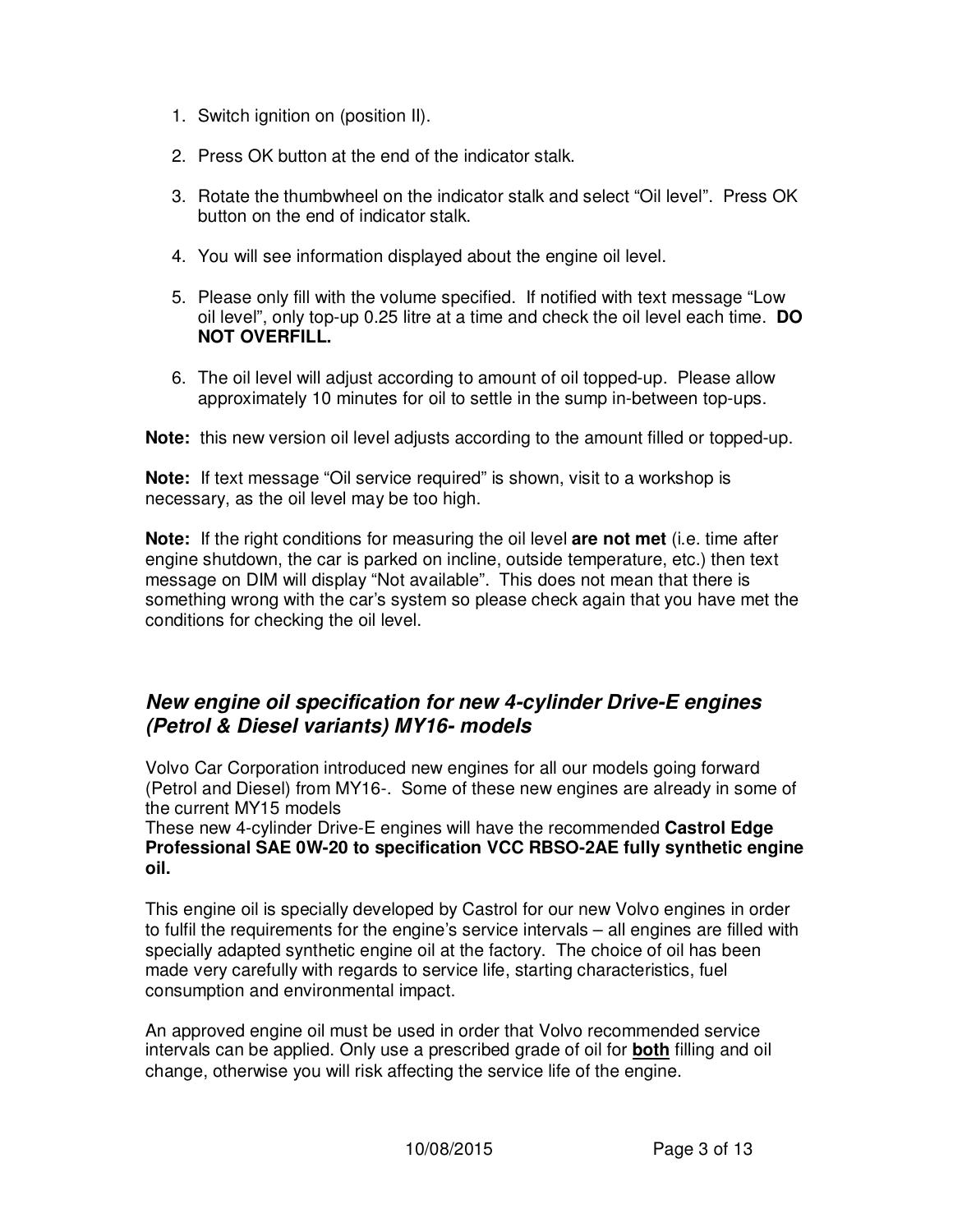**Please only use Volvo recommended Castrol Edge Professional SAE 0W-20 to specification VCC RBSO-2AE on our new engines.** 

#### *Use of additives in Volvo engines*

Volvo Car Corporation (VCC) does not recommend the use of any additives for engine oil as it will cause premature wear of the engine. You must be aware that use of such products are not sanctioned by Volvo, nor do they form a part of any of our scheduled service routines. A warranty claim will be rejected if additives are found to be the cause of premature engine failure.

### *New 8-speed Automatic transmission on MY16- Police models*

We have introduced the new 8-speed automatic transmissions on our models from MY16-.

The introduction of the All-new Drive-E powertrains are developed by Volvo inhouse.

Volvo Special Vehicles have made the decision to only offer 8-speed automatic transmission (with paddle-shifts behind the steering wheel) on all Police specification models (Petrol and Diesel variants) from MY16-. There will be no more manual transmissions available on any Police specification models from MY16-.

For safety reason, we felt it was best to offer 8-speed automatic transmission with the paddle-shifts behind the steering wheel so that your drivers have full control of the cars in high-speed driving situations with both hands on the steering wheel.

## *Use of additives in Auto-transmissions*

Volvo Car Corporation (VCC) does not recommend the use of any additives in autotransmission as it will cause premature wear. You must be aware that the use of such products are not sanctioned by Volvo nor do they form a part of any of our scheduled service routines. Only use the recommended transmission oils listed in VIDA, please **DO NOT** use any other types of transmission oil as it will cause premature wear of the auto-transmission. A warranty claim will be rejected if additives or incorrect transmission oil are found to be the cause of premature wear in auto-transmissions.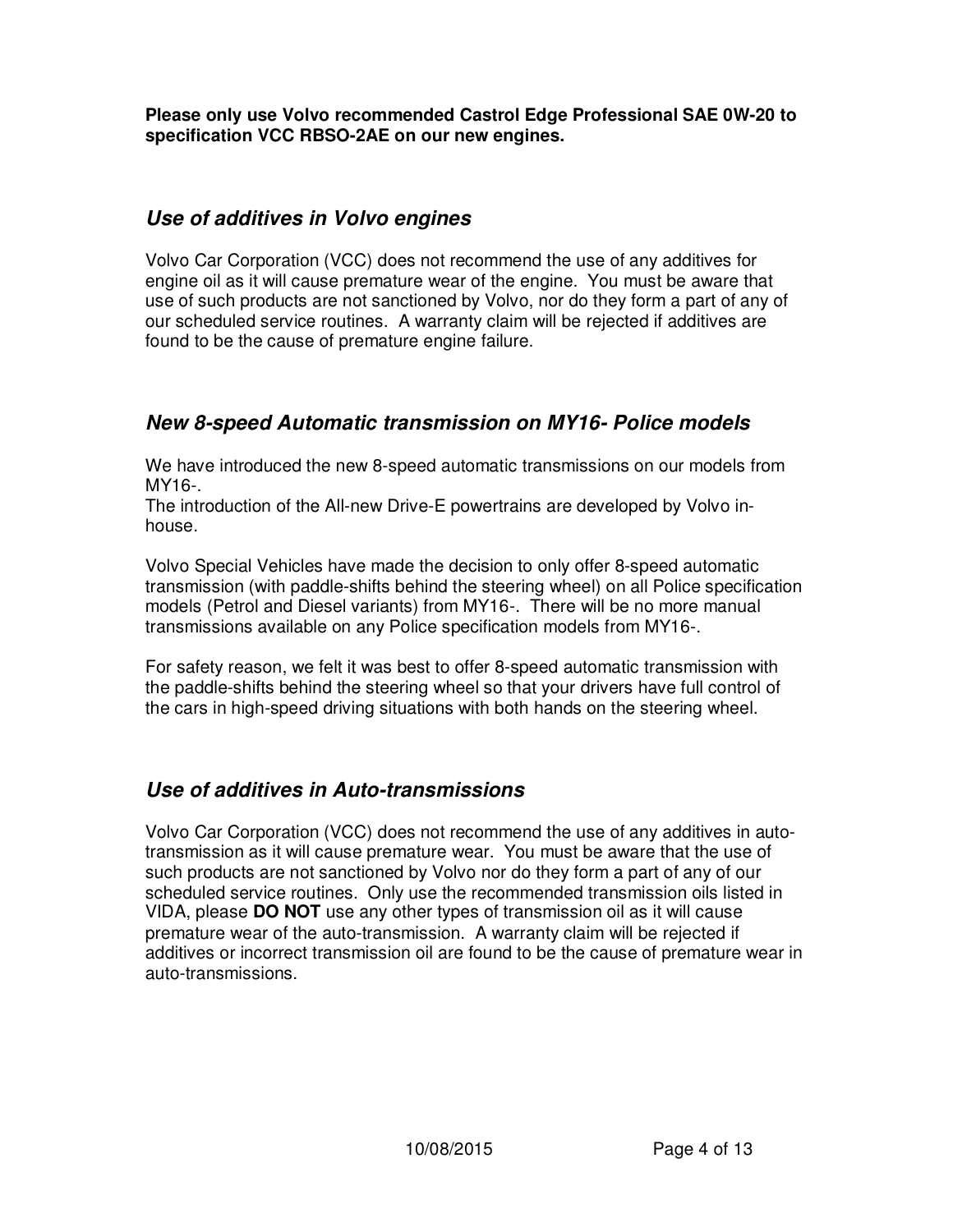#### *Recommended Service Tools for the new V70/XC70 & V60 MY16 models*

The following service tools are recommended for servicing your new V70, XC70 & V60 MY16- models with the All-New 4-cylinder Diesel and Petrol engines that are included in the new Crown Commercial Service (CCS) contract.

#### **V70, XC70 & V60 D3, D4 & D5 MY16 – Models**

|         | <b>Part Number Tool Description</b>                   | Cost (RRP) |
|---------|-------------------------------------------------------|------------|
| 9992810 | Engine lifting Yoke (D3, D4, D5 & T5)                 | £394.50    |
| 9997503 | Engine Lifting eye (D3, D4, D5 & T5)                  | £15.40     |
| 9995158 | Engine Lifting Hook (D3, D4, D5 & T5)                 | £16.80     |
| 9997499 | Oil filter spanner (D3, D4. D5 & T5)                  | £25.40     |
| 9997084 | Fuel filter wrench (D3, D4 & D5)                      | £22.40     |
| 9997233 | Timing belt position setter (D3, D4, D5 & T5)         | £9.20      |
| 9997495 | Crankshaft pulley counter-hold (D3, D4, D5 & T5)      | £24.80     |
| 9512050 | Anguler Torque Gauge (D3, D4, D5 & T5)                | £70.00     |
| 9997278 | Drain plug Wrench (Auto-transmission D3, D4, D5 & T5) | £8.10      |
| 9997363 | Drain hose (Auto-transmission D3, D4, D5 & T5)        | £28.40     |
| 9995782 | Press tool for rear brake calipers (D3, D4, D5 & T5)  | £42.60     |
| 9513014 | Electric Parking Brake (EPB) Box (D3, D4, D5 & T5)    | £83.00     |
| 9512955 | Expansion tank cover (D3, D4, D5 & T5)                | £38.00     |
| 9512957 | Coolant Reservoir vacuum tool (D3, D4, D5 & T5)       | £169.00    |

Before you order, please check your existing tools from your current fleet as some of the tools listed above are the same for V70, XC70 & S80 D5 models.

#### *Service check-sheet for V70/ XC70 & V60 MY16- Police models*

I have developed a new service check-sheet for our All-New 4-cylinder Powertrains on V70, XC70 & V60 MY16- Police specification models. This is available for our diesel variant models only so if you require it then please email me as my profile on page 1 of this newsletter.

In the meantime, please continue to use the following service check-sheets for your current fleet, which are still in service.

| <b>Model/Model Year</b>  | Variant                    | Part number |
|--------------------------|----------------------------|-------------|
| New V70 & XC70 MY08-     | 2.5T & T6 (Petrol)         | 97001512    |
| New V70 & XC70 MY08-MY09 | 2.4D & D5 (Diesel)         | 97001513    |
| New V70 & XC70 MY10-     | 2.4D, D3 & D5 (Twin-turbo) | 97001552    |
| Road test sheet          | All models                 | 97001078    |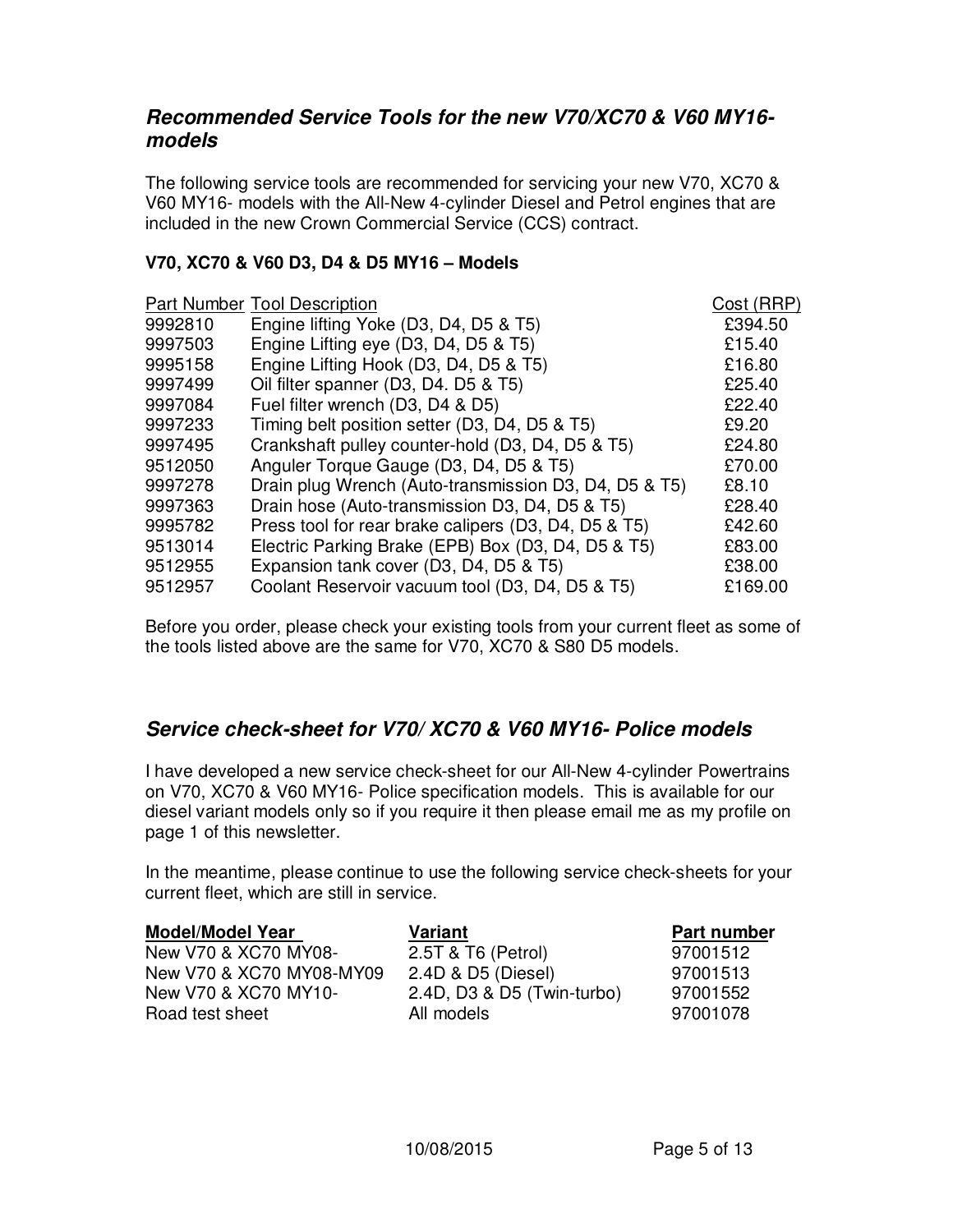#### *Volvo Cars Technical Information Shop (TIS) for purchasing tooling and literature*

Volvo Cars Technical Information Shop (TIS) is accessible for companies that are working professionally with repair and maintenance on Volvo cars. This TIS website is also available to Independent Repairers like yourselves who would like to purchase technical literature and information. Please go on website https://tis.volvocars.biz/tis/main.do and log on to access the on-line shop. Once you have logged on successfully, you will need to remember your log on ID and password for future reference to TIS.

The site is also available to car customers who are interested in purchasing service and repair information for their Volvo cars or who would like to order owners information such as Wiring Diagrams, VIDA Diagnostics, Pocket Data Booklets, Chemical Catalogue, Owner's Manual, CD for Volvo Standard Times Guide (VSTG CD) for repair times and operation numbers, etc.

Please note that purchases on TIS will require a credit card payment. If this is not possible for your organisation then you can still order these items via your local Volvo dealer.

### *Wiring Diagrams for New V70 & XC70 MY08- models*

If you are already a VIDA subscriber, Electronic Wiring Diagrams (EWD) is already available on VIDA for all current models.

If you require wiring diagram manuals then these can be purchased as CD (EWD) from TIS or from your local dealer under the following TP numbers:

EWD Manual Model/Model Year TP 39115202 V70 MY08 & S80 MY08 TP 39294002 All models MY13 TP 39349002 All models MY14 TP 39367202 All models MY15

TP 39127202 (Supplement) V70 MY08, XC70 MY08 & S80 MY08 TP 39128202 V70 MY09, XC70 MY09 & S80 MY09 TP 39138202 (Supplement) V70 MY09, XC70 MY09 & S80 MY09 TP 39152202 V70 MY10, XC70 MY10 & S80 MY10 TP 39161202 (Supplement) V70 MY10, XC70 MY10 & S80 MY10 TP 39180202 V70 MY11, XC70 MY11 & S80 MY11 TP 39194202 (Supplement) V70 MY11, XC70 MY11 & S80 MY11 TP 39213201 V70 MY12, XC70 MY12 & S80 MY12 TP 39251202 V70 MY13, XC70 MY13 & S80 MY13 TP 39260202 (Supplement) V70 MY13, XC70 MY13 & S80 MY13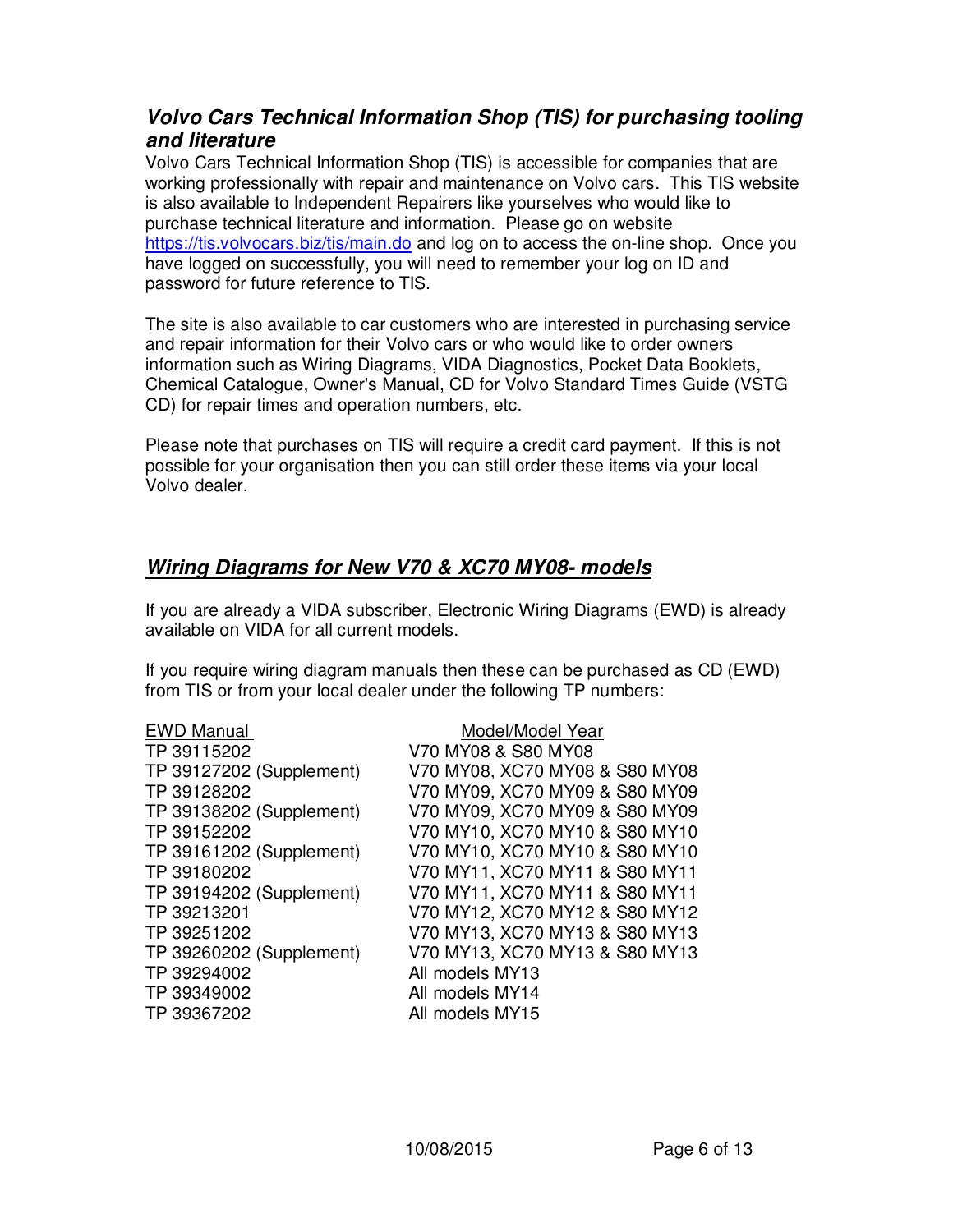#### *V70/XC70 & S80 MY08- Pocket Data Booklets for Technical Information*

You will require the Pocket Data Booklet for New V70 model technical specifications. These Pocket Data Booklets are ideal for servicing and repairs as they have all the technical specification details and are handy to carry around in your pocket for quick reference guide.

Please order the booklet through TIS or from your local dealer as listed below.

| <b>TP NUMBER</b> | <b>DESCRIPTION</b>                                        |
|------------------|-----------------------------------------------------------|
| 0314031          | S80 (MY07-)/New V70 (MY08) & New XC70 (MY08)              |
| 0328031          | V70 (MY08-)/XC70 (MY08-)/XC60 (MY09-)                     |
| 0329031          | C30/C70/S40/V50/S60/V60/XC60/V70/XC70/S80 & XC90 MY11     |
| 0330031          | C30/C70/S40/V50/S60/V60/XC60/V70/XC70/S80 & XC90 MY12     |
| 0331031          | C30/C70/S40/V40/V50/S60/V60/XC60/V70/XC70/S80 & XC90 MY13 |
| 0332201          | All models MY14                                           |
| 0333201          | All models MY15                                           |

#### *Intermittent Tailgate handle function on V70 & XC70 MY08 – MY16 models*

We have reports of intermittent function of the electronic tailgate handle when opening and/or closing the tailgate on V70 & XC70 MY08 – MY16 models. Please follow advice below under SERVICE.

#### **PRODUCT MODIFICATION:**

A clip to fixate the cable to the roof has been introduced after end chassis limit listed on page 11.

#### **SERVICE:**

In case of customer complaints, inspect terminal 7 (Black/Orange wire) in connector 74/602 before following normal fault tracing information in VIDA. If terminal 7 in connector 74/602 is affected, repair the connection according to the following instructions on pages 8 - 10.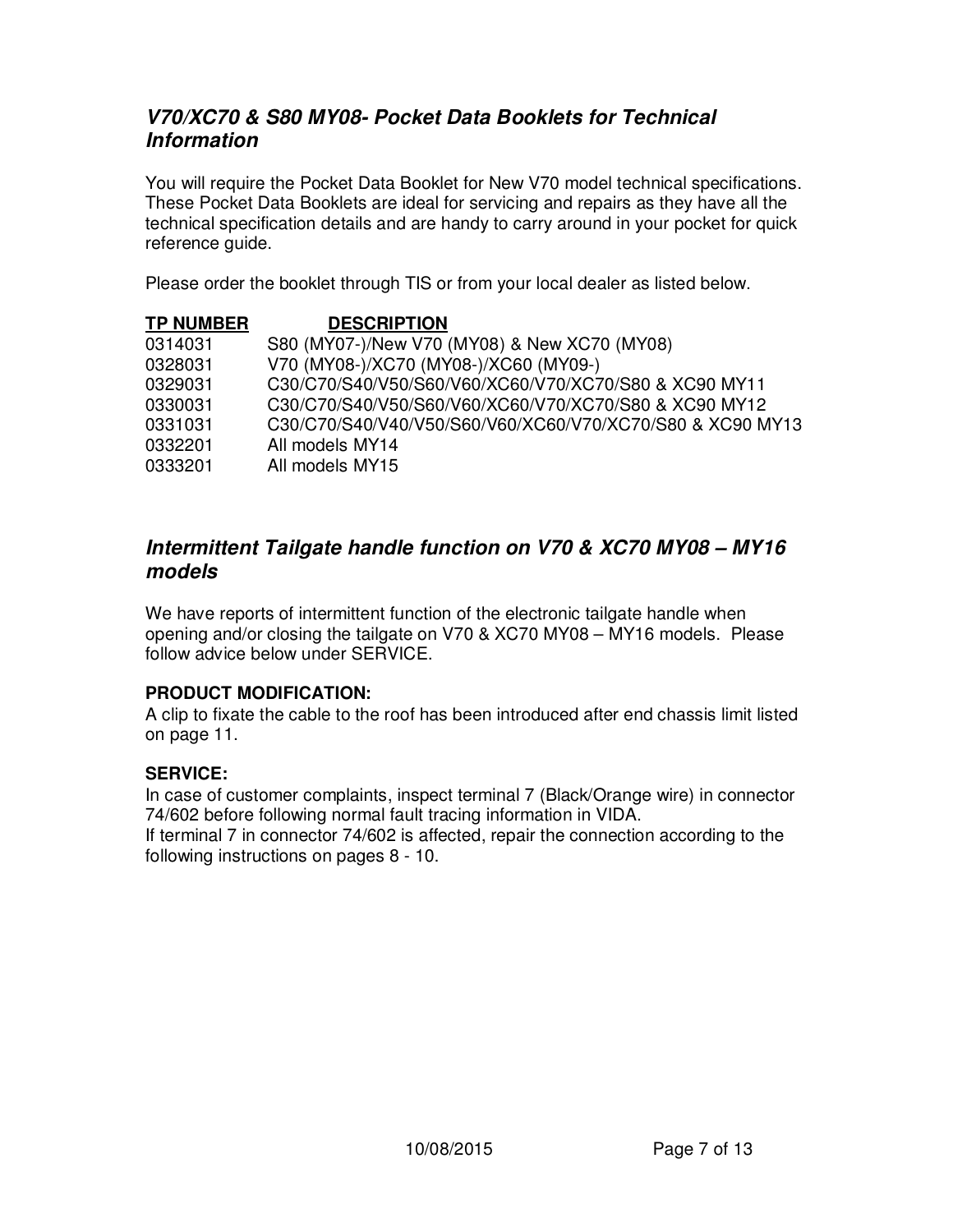| $\sim$<br><b>VOTATO</b><br><b>Volvo Car Customer Service</b> |                                |                          |         |  |
|--------------------------------------------------------------|--------------------------------|--------------------------|---------|--|
| <b>Title</b>                                                 | <b>Tailgate Wiring Harness</b> | Page                     | 1 ( 4 ) |  |
| <b>Action</b>                                                | <b>Product fix</b>             | <b>Operation number:</b> | 98603-2 |  |
| <b>Issue</b><br><b>Date</b>                                  | Reason                         |                          |         |  |

| . | .       | .           |
|---|---------|-------------|
|   | 2015-05 | First issue |

#### **Affected vehicles**

f.

| ٠ı |
|----|
|    |

#### ilti iaið

|                        |       | .        |              |
|------------------------|-------|----------|--------------|
| <b>Materials</b>       | Oty.  | Part No. | <b>Notes</b> |
| <b>Electrical tape</b> | 0.1   | 9511028  |              |
| Splice                 | 2.0   | 9130476  |              |
| <b>Electric cable</b>  | IU. 1 | 970663   |              |
|                        |       |          |              |

### **Color symbols**



Page 2 (4)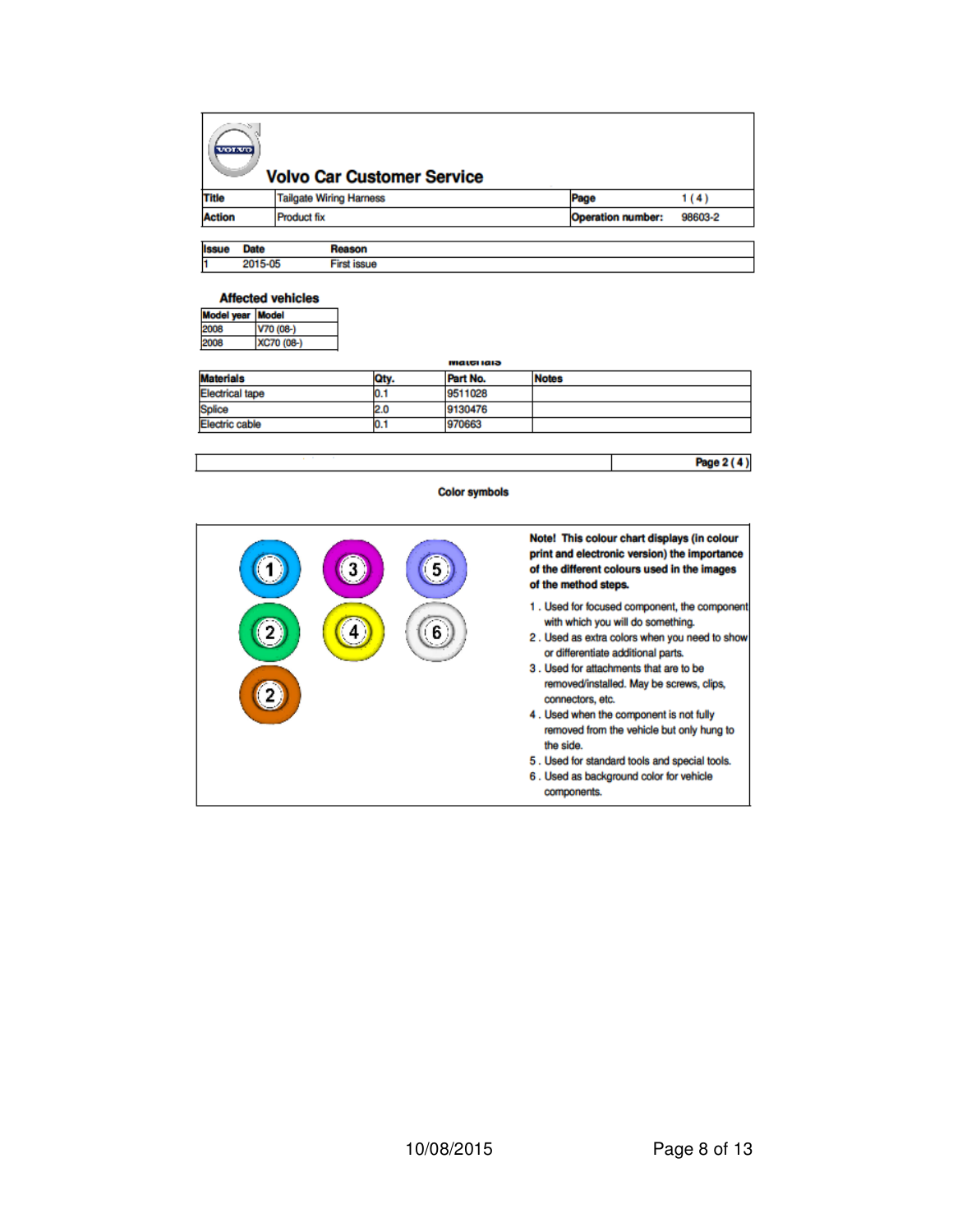#### **Orientation view**



Repair

| Remove panel, roof sill, refer to:         |
|--------------------------------------------|
| Removal, replacement and installation      |
| 8 - Body and interior                      |
| 85 - Interior                              |
| 851 - upholstery for wall/door, side, rear |
| shelf, luggage rack                        |

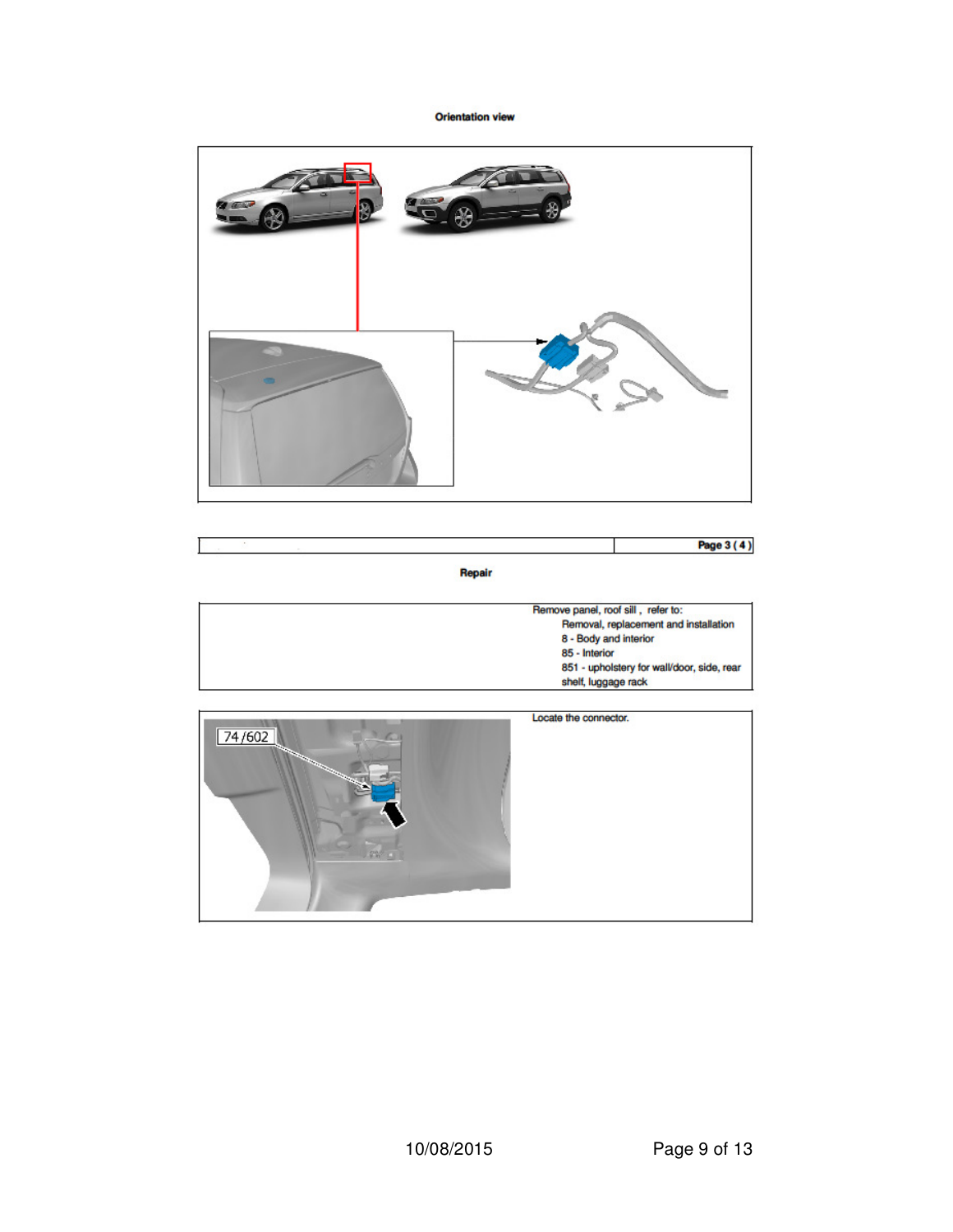

Installation

| Carry out splicing of wire, refer to: |
|---------------------------------------|
| Cleaning, Inspection and Adjustment   |
| 3 - Electrical system                 |
| 37 - Cables and fuses                 |
| 371 - cables                          |





To install, reverse the removal procedure.

| L<br>м |  |
|--------|--|
|        |  |

# **Model Model Year (MY)**<br>V70 MY08 – MY16

V70 MY08 – MY16 000395 – 351283  $000400 - 239793$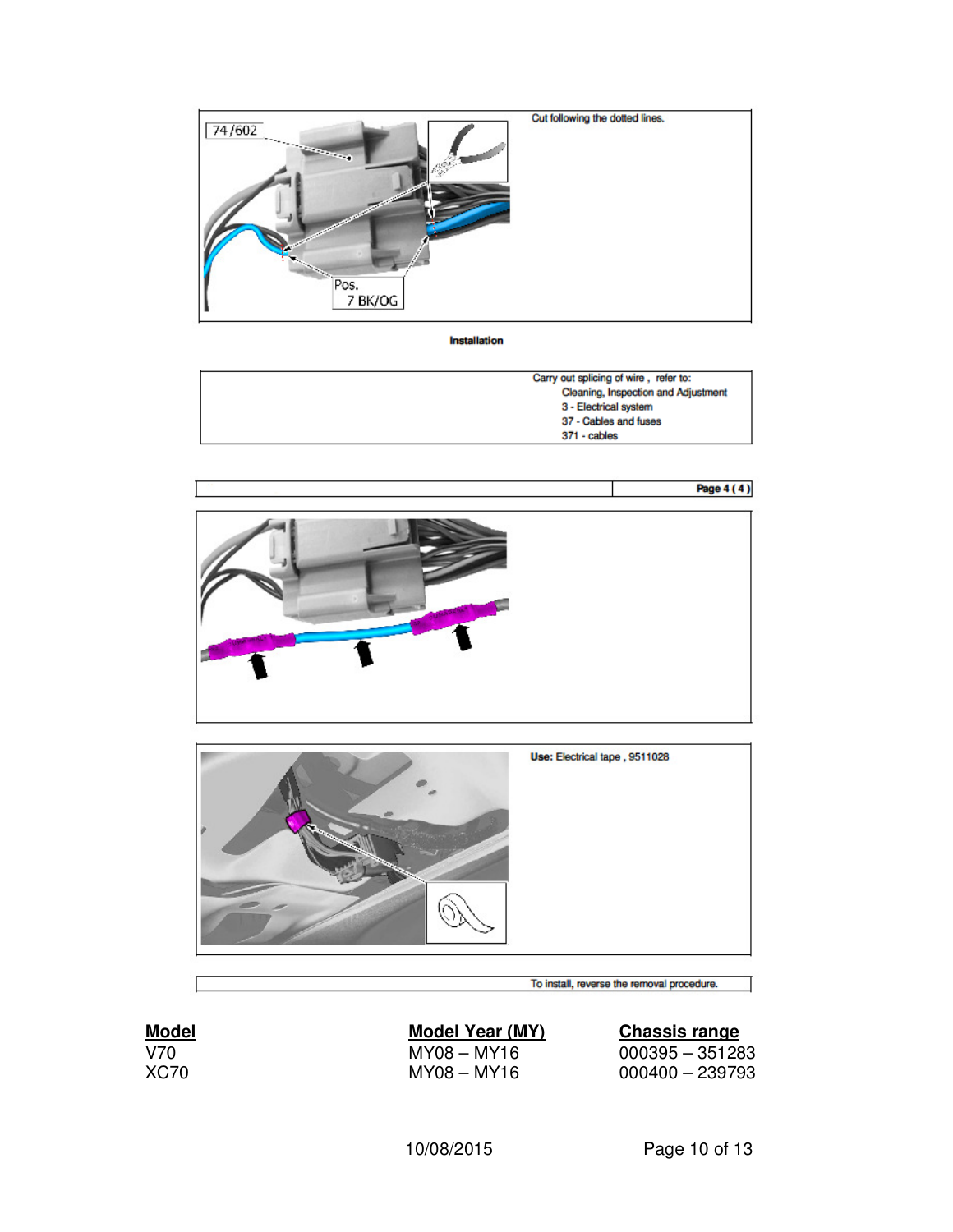# *WARRANTY & RECALL*

#### *Quality Bulletins & Service Campaigns*

Please contact your local Volvo dealer on a **monthly basis** to check if there are any outstanding Quality Bulletins and Service Campaigns for vehicles on your fleet. This is now a **mandatory procedure** and it is your responsibility to carry out these checks. All you need to do is phone your local dealer with the registration number of the vehicles and they will supply you the details of any outstanding Campaigns and pre-book your vehicles to have the work carried out at the earliest opportunity.

#### *If there is a recall specific to Police specification vehicles then you will be contacted directly by VOLVO CAR UK LTD with details of the recall and list of affected vehicles.*

On the next page, you will find the latest Quality Bulletins and Service Campaigns for your information. This list contains recent updated and new bulletins which have recently released since the last Police Workshop Newsletter 39 (issued on 9<sup>th</sup> April 2015).

**Please note that the chassis range is an indication only. Specific vehicles involved are listed on the QW90 which can only be accessed by your local dealer.** This current list of Quality Bulletins and some information may change without prior notice.

Please also note that the QB list is **NOT** a Safety Recall. You should contact your local dealer and book the work in at the earliest opportunity without it affecting your fleet operations.

#### Abbreviations in QB content list:

**A= Active Service Campaign.** Police Authorities should contact the dealer proactively for completion of the work at the earliest opportunity.

**S= Service Campaign.** Police Authorities should contact dealer at first opportunity or next dealer workshop visit.

**It is your responsibility to contact your local dealer on a regular monthly basis to make sure that all of your vehicles are completed and brought up to date.**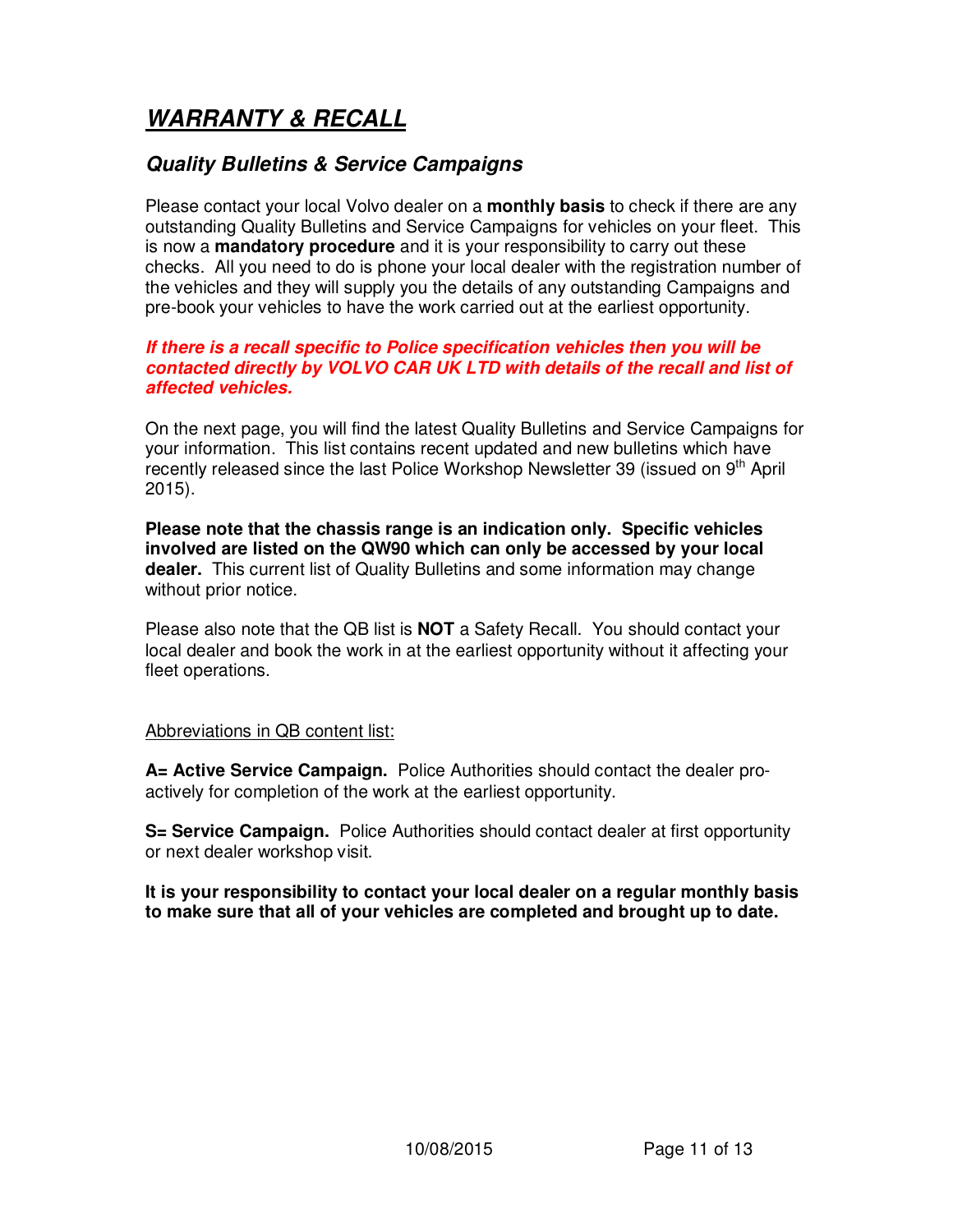# *List of Quality Bulletins*

| QB No. | <b>Vehicle</b>                                                                                                                                           | <b>Description</b>                                                                                       | <b>Chassis Range</b>                                                                                                                                                                                             | <b>Closing</b><br><b>Date</b> |
|--------|----------------------------------------------------------------------------------------------------------------------------------------------------------|----------------------------------------------------------------------------------------------------------|------------------------------------------------------------------------------------------------------------------------------------------------------------------------------------------------------------------|-------------------------------|
| S29634 | <b>S60 MY15</b><br><b>V60 MY15</b><br>V70 MY15                                                                                                           | <b>EVAP Valve</b><br>Engine<br>designations<br>B4164T, T2, T3                                            | $S60: 358821 - 360231$<br>V60: $259053 - 259477$<br>$V70: 331291 - 331522$                                                                                                                                       | 30 <sup>th</sup> June<br>2017 |
| S29636 | V40 MY15<br><b>V40CC MY15</b><br>S60 MY14 - MY15<br>V60 MY14 - MY15<br>XC60 MY14 - MY15<br>V70 MY14 - MY15<br><b>XC70 MY14 - MY15</b><br>S80 MY14 - MY15 | <b>ECM Upgrade</b><br>Petrol engines<br>only - codes AG,<br>27, 40 & 49                                  | V40: $170001 - 252368$<br>V40CC: $056009 - 080457$<br>$S60: 278017 - 369489$<br>V60: $158338 - 272182$<br>$XCG0: 514907 - 763407$<br>$V70: 286888 - 337455$<br>$XC70: 178508 - 231584$<br>S80: 178164 - 192882   | 30 <sup>th</sup> June<br>2017 |
| S29649 | S60 MY15 - MY16<br><b>V60 MY15</b><br><b>XC60 MY15</b><br><b>S80 MY15</b><br><b>XC90 MY16</b>                                                            | <b>ECM Upgrade</b><br>Petrol engines<br>$only - codes 26$<br>and A <sub>2</sub>                          | $S60: 297745 - 392858$<br>V60: $158359 - 214010$<br>$XCG0: 554909 - 626554$<br>$S80: 180973 - 184731$<br>$XC90: 000476 - 005628$                                                                                 | 30 <sup>th</sup> June<br>2017 |
| S29644 | <b>V40 MY16</b><br><b>V40CC MY16</b><br><b>S60 MY16</b><br>V60 MY16<br><b>XC60 MY16</b><br>V70 MY16<br><b>XC70 MY16</b><br><b>S80 MY16</b>               | <b>ECM Upgrade</b><br>Petrol engines<br>only - codes AG,<br>BL, 21, 28, 29,<br>37, 40,<br>41, 49 and 57. | $V40: 270070 - 279825$<br>$V40CC: 090063 - 093088$<br>$S60: 390082 - 394755$<br>$V60: 285080 - 290308$<br>$XCG0: 775060 - 792899$<br>$V70: 346039 - 349454$<br>$XC70: 235045 - 238205$<br>$S80: 195007 - 195658$ | $31^{st}$<br>December<br>2017 |
| S39641 | <b>S60 MY15</b><br><b>V60 MY15</b><br><b>XC60 MY15</b>                                                                                                   | Adapter kit                                                                                              | $S60: 300015 - 349632$<br>V60: $190279 - 257963$<br>$XC60: 594929 - 757538$                                                                                                                                      | $31^{st}$<br>December<br>2017 |
| S89646 | <b>XC90 MY16</b>                                                                                                                                         | Release strap,<br>2 <sup>nd</sup> row seat                                                               | $XC90: 000491 - 004647$                                                                                                                                                                                          | $31^{st}$<br>December<br>2017 |